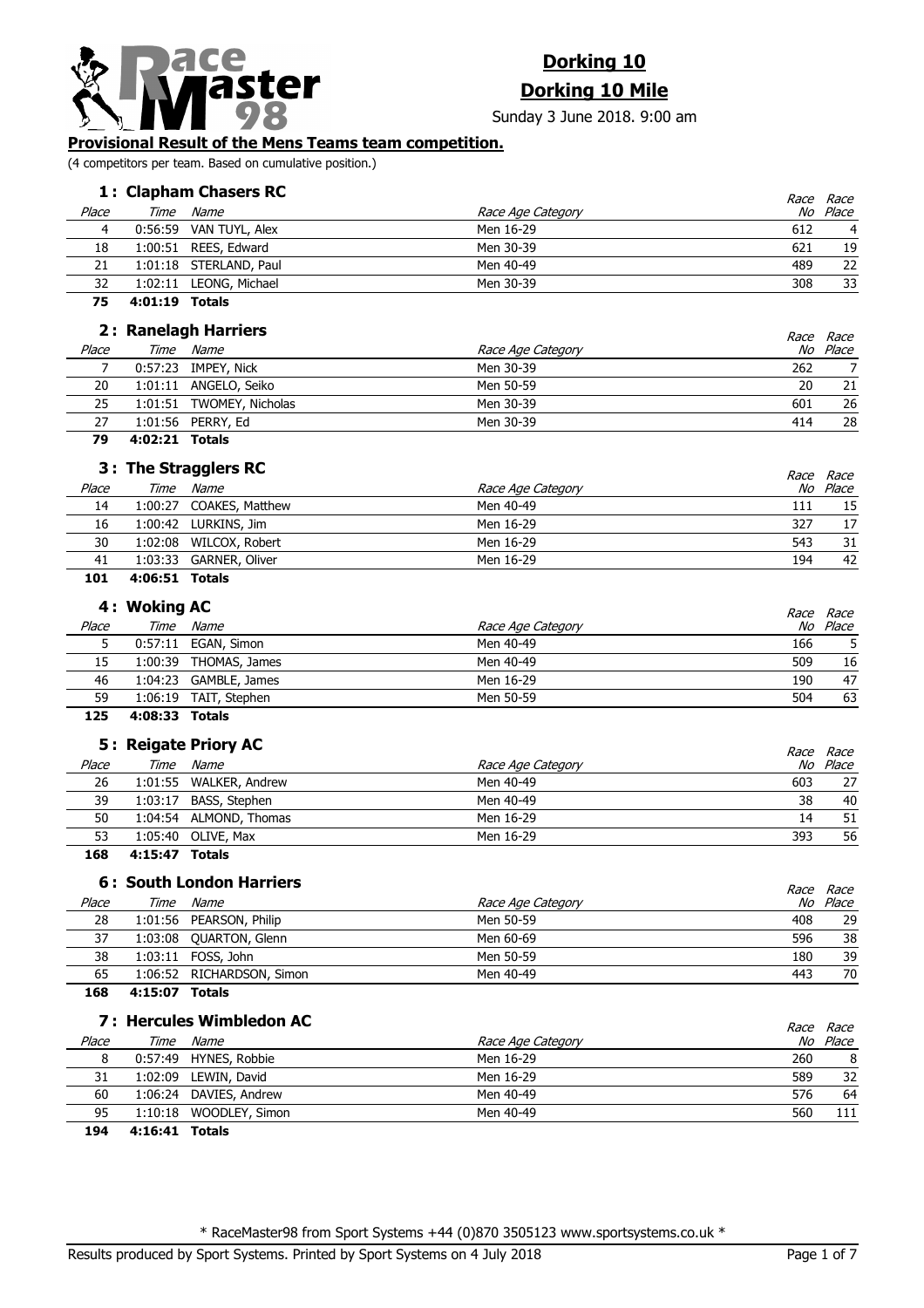(4 competitors per team. Based on cumulative position.)

|       | 8: Epsom & Ewell Harriers |                         |                   |     | <i>Race Race</i> |
|-------|---------------------------|-------------------------|-------------------|-----|------------------|
| Place | Time                      | Name                    | Race Age Category |     | No Place         |
|       |                           | 0:54:09 GARROD, Ollie   | Men 16-29         | 195 |                  |
| 10    |                           | 0:59:00 GRIFFITHS, Ryan | Men 16-29         | 607 | 10               |
| 83    |                           | 1:08:58 BEAN, Simon     | Men 50-59         | 42  | 97               |
| 110   |                           | 1:12:08 HOWELL, David   | Men 40-49         | 252 | 130              |
|       |                           |                         |                   |     |                  |

**206 4:14:15 Totals**

|       | 9: Clapham Chasers RC |                             |                   |     |                              |
|-------|-----------------------|-----------------------------|-------------------|-----|------------------------------|
| Place | Time                  | Name                        | Race Age Category |     | <i>Race Race</i><br>No Place |
| 33    |                       | 1:02:13 ALLEY, Clive        | Men 40-49         | 13  | 34                           |
| 36    |                       | 1:02:54 BLAKE, Andrew       | Men 30-39         | 46  | 37                           |
| 67    |                       | 1:07:17 MOULDING, Sebastian | Men 16-29         | 372 | 75                           |
| 72    |                       | 1:07:58 CUTTS, Nigel        | Men 40-49         | 138 | 83                           |
|       |                       |                             |                   |     |                              |

**208 4:20:22 Totals**

l. l,

|       | 10: Elmbridge RRC |                          |                   |     |                       |
|-------|-------------------|--------------------------|-------------------|-----|-----------------------|
| Place | Time              | Name                     | Race Age Category |     | Race Race<br>No Place |
| 29    |                   | 1:01:58 MORETON, Andrew  | Men 30-39         | 366 | 30                    |
| 47    |                   | 1:04:39 DAVIDSON, Chris  | Men 30-39         | 140 | 48                    |
| 54    |                   | 1:06:04 CONYNGHAM, Danny | Men 30-39         | 121 | 58                    |
| 86    |                   | 1:09:17 ROSTERN, Paul    | Men 50-59         | 456 | 100                   |
| 216   | 4:21:58 Totals    |                          |                   |     |                       |

|       |         | 11 : The Stragglers RC   |                   |     | Race Race |
|-------|---------|--------------------------|-------------------|-----|-----------|
| Place | Time    | Name                     | Race Age Category |     | No Place  |
| 42    |         | 1:03:36 BAGGOTT, Richard | Men 30-39         | 24  | 43        |
| 48    |         | 1:04:44 CARTER, Richard  | Men 40-49         | 88  | 49        |
| 62    |         | 1:06:29 DAVIES, Malcolm  | Men 50-59         | 143 | 66        |
| 81    | 1:08:47 | JEFFREY, Charles         | Men 16-29         | 271 | 95        |
|       |         |                          |                   |     |           |

**233 4:23:36 Totals**

|       | 12: Wimbledon Windmilers |                           |                   |     | <i>Race Race</i> |
|-------|--------------------------|---------------------------|-------------------|-----|------------------|
| Place | Time                     | Name                      | Race Age Category |     | No Place         |
| 24    |                          | 1:01:50 RABBETTS, Mark    | Men 50-59         | 434 | 25               |
| 43    |                          | 1:03:54 ANDREWS, Nathan   | Men 40-49         | 19  | 44               |
| 45    |                          | 1:04:21 McLAUGHLAN, Gavin | Men 50-59         | 347 | 46               |
| 127   |                          | 1:13:30 HAMILTON, James   | Men 40-49         | 221 | 151              |
| 239   | 4:23:36 Totals           |                           |                   |     |                  |

### **13** Sutton Runners **13** Race Place Time Name Time Race Age Category No Place Race Race 9 0:58:06 LLOYD SMITH, Robert 2008 Men 40-49 Men 40-49 318 9 11 0:59:38 WILLIAMS, David Men 40-49 549 11 101 1:11:12 HOPE, Kenny Men 40-49 Men 40-49 249 120 138 1:14:43 SCHOFIELD, Thomas Men 16-29 470 167

**259 4:23:39 Totals**

# **14 : Guildford & Godalming AC** and the second second that the second second second second second second second second second second second second second second second second second second second second second second secon

|       |                | 14 : Guildford & Godaiming AC |                   |     | Race Race |
|-------|----------------|-------------------------------|-------------------|-----|-----------|
| Place | Time           | Name                          | Race Age Category |     | No Place  |
| 35    |                | 1:02:53 BOOTH, Terry          | Men 50-59         | 52  | 36        |
| 58    |                | 1:06:18 LINTERN, Lee          | Men 30-39         | 314 | 62        |
| 78    |                | 1:08:36 HEWITT, Adam          | Men 30-39         | 239 | 92        |
| 107   |                | 1:11:54 SUNCKELL, Ben         | Men 30-39         | 497 | 127       |
| 278   | 4:29:42 Totals |                               |                   |     |           |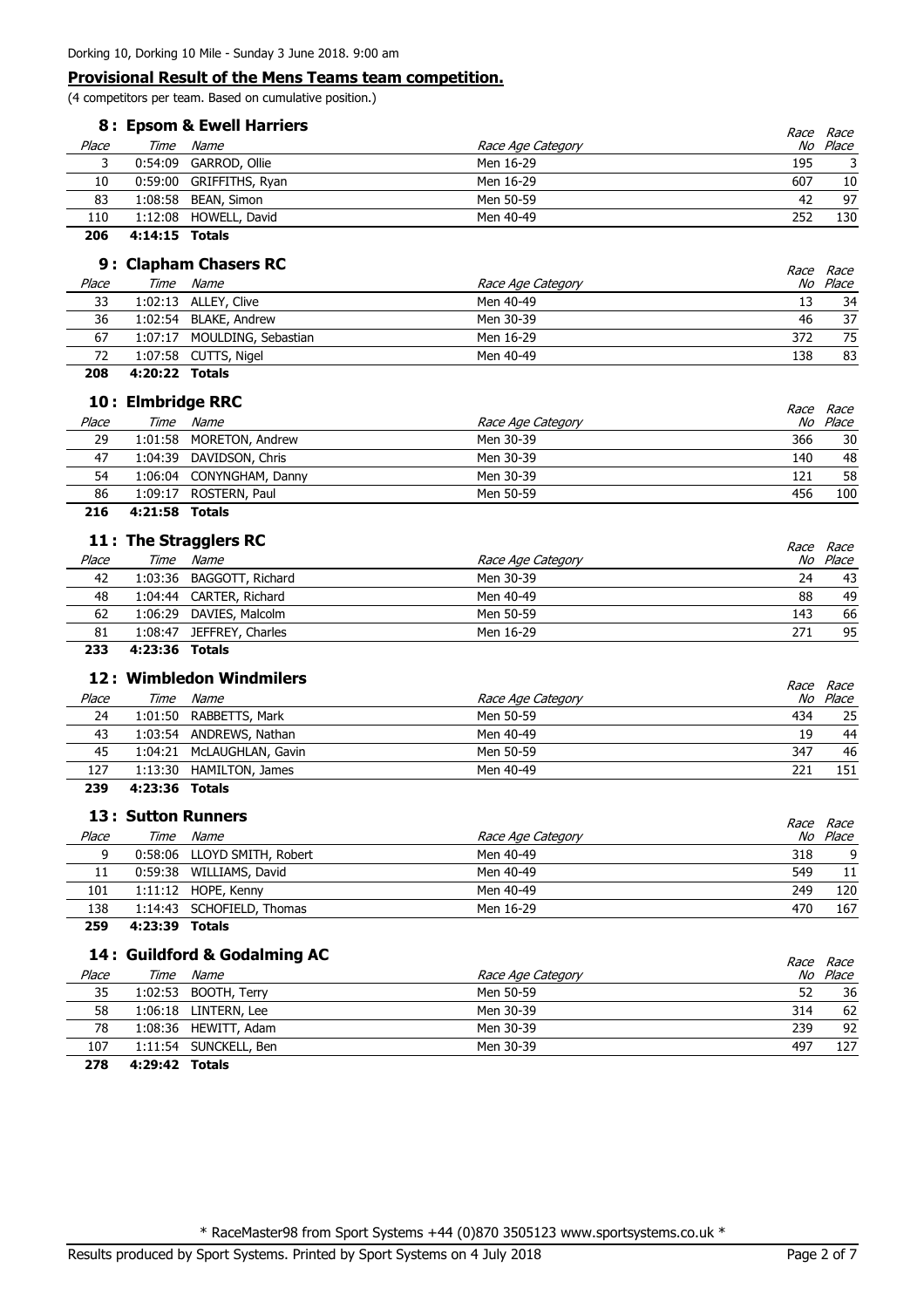(4 competitors per team. Based on cumulative position.)

|       | <b>15: Barnes Runners</b> |                                                                                                                                                                                                                                      |  |  | Race |
|-------|---------------------------|--------------------------------------------------------------------------------------------------------------------------------------------------------------------------------------------------------------------------------------|--|--|------|
| Place | Time                      | Race<br>No Place<br>Name<br>Race Age Category<br>Men 50-59<br>1:04:48 DANCIGER, Simon<br>139<br>1:06:16 GRIMES, Dylan<br>Men 50-59<br>213<br>Men 30-39<br>1:09:42 MUTTON, Thomas<br>376<br>322<br>1:12:12 LOVELL, David<br>Men 40-49 |  |  |      |
| 49    |                           |                                                                                                                                                                                                                                      |  |  | 50   |
| 57    |                           |                                                                                                                                                                                                                                      |  |  | 61   |
| 91    |                           |                                                                                                                                                                                                                                      |  |  | 106  |
| 111   |                           |                                                                                                                                                                                                                                      |  |  | 131  |
|       |                           |                                                                                                                                                                                                                                      |  |  |      |

**308 4:32:58 Totals**

| 16: Epsom Oddballs RC |      |                        |                   |     | <i>Race Race</i> |
|-----------------------|------|------------------------|-------------------|-----|------------------|
| Place                 | Time | Name                   | Race Age Category |     | No Place         |
| 73                    |      | 1:08:23 TURPIE, Gordon | Men 40-49         | 520 | 86               |
|                       |      | 1:08:34 GARNER, Jeremy | Men 40-49         | 191 | 91               |
| 85                    |      | 1:09:13 RALTON, Paul   | Men 40-49         | 436 | 99               |
| 89                    |      | 1:09:29 DAY, James     | Men 30-39         | 147 | 103              |
|                       |      |                        |                   |     |                  |

**324 4:35:39 Totals**

|       | 17: Ranelagh Harriers |                           |                   |                              |  |
|-------|-----------------------|---------------------------|-------------------|------------------------------|--|
| Place | Time                  | Name                      | Race Age Category | <i>Race Race</i><br>No Place |  |
| 44    |                       | 1:04:03 EVERARD, Michael  | Men 40-49<br>174  | 45                           |  |
| 76    |                       | 1:08:31 RAE, Neil         | Men 40-49<br>435  | 89                           |  |
| 100   |                       | 1:11:11 NEELY, Bill       | 379<br>Men 50-59  | 119                          |  |
| 109   |                       | 1:12:08 ANDERSON, Stewart | Men 40-49         | 129                          |  |

**329 4:35:53 Totals**

### **18 : Horley Harriers Running Club** and the set of the set of the set of the set of the set of the set of the set of the set of the set of the set of the set of the set of the set of the set of the set of the set of the se

|       |                | 18: Horley Harriers Running Club |                   |     | Race Race |
|-------|----------------|----------------------------------|-------------------|-----|-----------|
| Place |                | Time Name                        | Race Age Category |     | No Place  |
| 22    |                | 1:01:31 SHORT, Ben               | Men 30-39         | 478 | 23        |
| 82    |                | 1:08:50 FLEMING, Michael         | Men 30-39         | 582 | 96        |
| 126   |                | 1:13:30 ADDIE, Paul              | Men 40-49         |     | 150       |
| 146   |                | 1:15:13 RAWLING, John            | Men 30-39         | 438 | 177       |
| 376   | 4:39:04 Totals |                                  |                   |     |           |

|       |                | 19 : London City AC    |                   |     | <i>Race Race</i> |
|-------|----------------|------------------------|-------------------|-----|------------------|
| Place | Time           | Name                   | Race Age Category |     | No Place         |
| 40    |                | 1:03:24 BROWN, Simon   | Men 30-39         | 73  | -41              |
| 105   |                | 1:11:45 KELSEN, Martin | Men 50-59         | 285 | 125              |
| 114   |                | 1:12:19 ALLEN, Matthew | Men 16-29         |     | 134              |
| 117   |                | 1:12:25 MELROSE, Andy  | Men 30-39         | 351 | 137              |
| 376   | 4:39:53 Totals |                        |                   |     |                  |

### **20 : South London Harriers** and the set of the set of the set of the set of the set of the set of the set of the set of the set of the set of the set of the set of the set of the set of the set of the set of the set of th

|       |      | <b>20: South London Harriers</b> |                   | Race Race |
|-------|------|----------------------------------|-------------------|-----------|
| Place | Time | Name                             | Race Age Category | No Place  |
| 70    |      | 1:07:50 BAKER, David             | Men 50-59<br>27   | 80        |
| 79    |      | 1:08:39 KITCHING, Ian            | 292<br>Men 60-69  | 93        |
| 97    |      | 1:10:33 COLLINS, Steven          | Men 40-49<br>118  | 113       |
| 134   |      | 1:14:16 MITCHELL, Paul           | Men 50-59<br>361  | 161       |
|       |      |                                  |                   |           |

**380 4:41:19 Totals**

|       |                | 21 : The Stragglers RC |                   | Race Race |     |
|-------|----------------|------------------------|-------------------|-----------|-----|
| Place | Time           | Name                   | Race Age Category | No Place  |     |
| 84    | 1:09:08        | DUFFY, Donovan         | Men 40-49         | 160       | 98  |
| 88    |                | 1:09:23 ISRAEL, Aaron  | Men 40-49         | 144       | 102 |
| 104   |                | 1:11:31 BRAZIL, Simon  | Men 50-59         | 56        | 124 |
| 112   |                | 1:12:17 BROWN, Nick    | Men 50-59         | 71        | 132 |
| 388   | 4:42:19 Totals |                        |                   |           |     |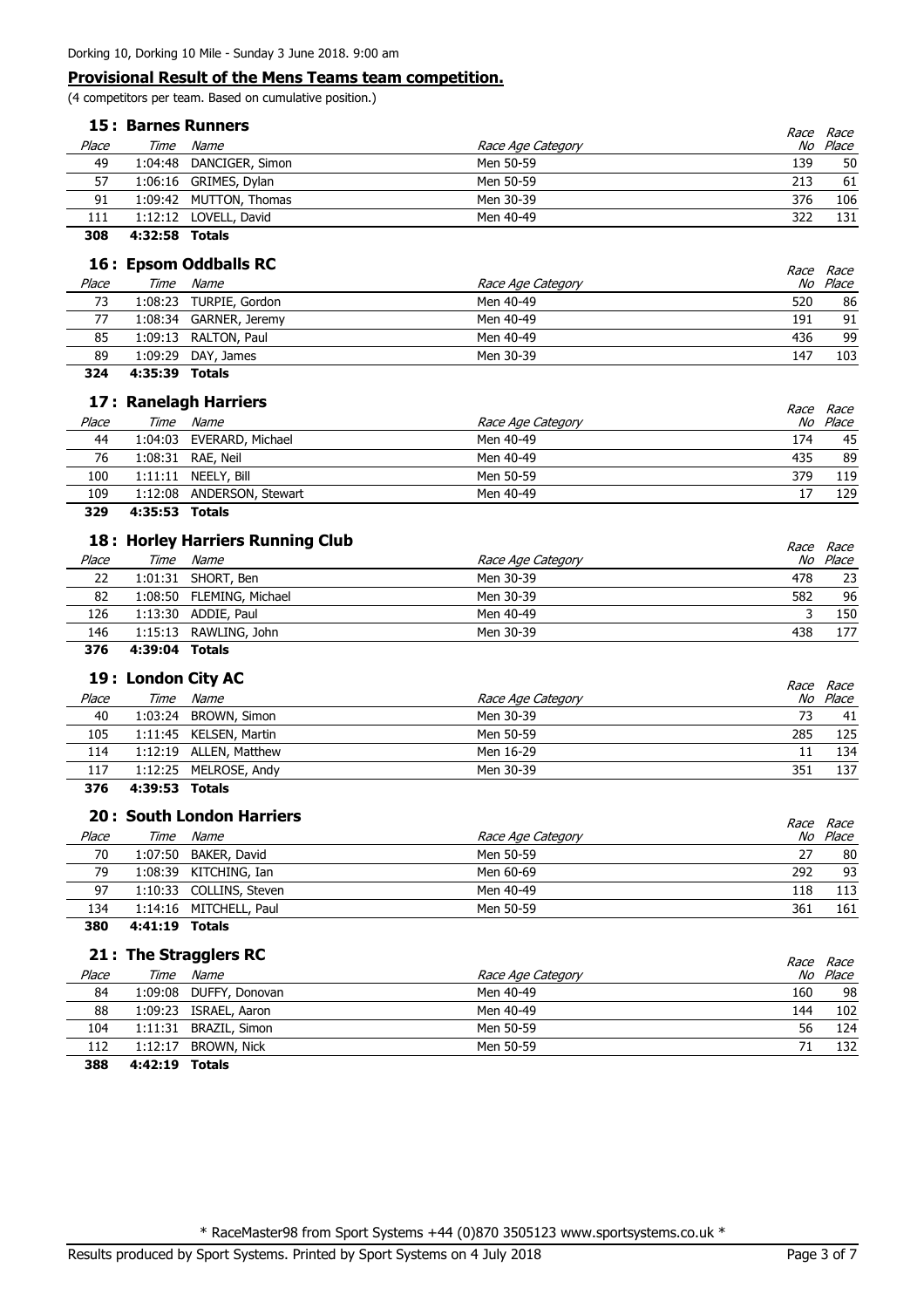(4 competitors per team. Based on cumulative position.)

|       | 22: Collingwood AC |                           |                   |             |                         |
|-------|--------------------|---------------------------|-------------------|-------------|-------------------------|
| Place | Time               | Name                      | Race Age Category | <i>Race</i> | <i>Race</i><br>No Place |
| 74    |                    | 1:08:27 McCLINTOCK, James | Men 40-49         | 629         | 87                      |
| 92    |                    | 1:09:49 FOX, Richard      | Men 50-59         | 617         | 107                     |
| 98    | 1:10:41            | MASON, Mike               | Men 40-49         | 613         | 115                     |
| 132   |                    | 1:14:11 LLOYD, Martin     | Men 50-59         | 317         | 159                     |
|       |                    |                           |                   |             |                         |

**396 4:43:08 Totals**

| 23 : Striders of Croydon AC |         |                            |                   |     | <i>Race Race</i> |
|-----------------------------|---------|----------------------------|-------------------|-----|------------------|
| Place                       | Time    | Name                       | Race Age Category |     | No Place         |
| 51                          |         | 1:04:54 KLIDZIA, Krzysztof | Men 50-59         | 294 | 52               |
| 93                          |         | 1:09:52 MASSEY, Stephen    | Men 50-59         | 590 | 108              |
| 151                         |         | 1:15:36 LAURENCE, Peter    | Men 40-49         | 305 | 184              |
| 184                         | 1:19:35 | BURREE, James              | Men 30-39         | 574 | 232              |
|                             |         |                            |                   |     |                  |

**479 4:49:58 Totals**

|       | 24 : Reigate Priory AC  |                   | <i>Race Race</i> |
|-------|-------------------------|-------------------|------------------|
| Place | Time Name               | Race Age Category | No Place         |
| 99    | 1:11:05 LAWRENCE, Gavin | Men 40-49<br>306  | 117              |
| 122   | 1:13:11 WADE, Nicholas  | Men 40-49<br>527  | 145              |
| 130   | 1:13:47 POCOCK, Mike    | Men 60-69<br>420  | 154              |
| 131   | 1:13:53 CHAPPELL, Wayne | Men 50-59<br>94   | 157              |
|       |                         |                   |                  |

## **482 4:51:57 Totals**

|       |                | 25 : The Stragglers RC     |                   |     | Race Race |
|-------|----------------|----------------------------|-------------------|-----|-----------|
| Place | Time           | Name                       | Race Age Category |     | No Place  |
| 119   |                | 1:12:35 VIVIAN, Martin     | Men 40-49         | 526 | 139       |
| 121   |                | 1:12:44 SMITH, Steve       | Men 50-59         | 484 | 142       |
| 128   |                | 1:13:33 GREENSLADE, Daniel | Men 40-49         | 209 | 152       |
| 136   |                | 1:14:26 ALLEN, Andrew      | Men 60-69         | 10  | 164       |
| 504   | 4:53:18 Totals |                            |                   |     |           |

|       |                | 26 : Croydon Harriers  |                   |     | <i>Race Race</i> |
|-------|----------------|------------------------|-------------------|-----|------------------|
| Place | Time           | Name                   | Race Age Category |     | No Place         |
| 12    |                | 0:59:57 PENFOLD, Alex  | Men 16-29         | 410 | 12               |
| 94    |                | 1:10:18 MOORE, James   | Men 40-49         | 364 | 110              |
| 187   |                | 1:19:48 GORDON, Murray | Men 40-49         | 584 | 236              |
| 247   |                | 1:26:20 BROWN, Keith   | Men 60-69         | 69  | 323              |
| 540   | 4:56:23 Totals |                        |                   |     |                  |

|       | 27 : Elmbridge RRC |                        |                   | <i>Race Race</i> |
|-------|--------------------|------------------------|-------------------|------------------|
| Place |                    | Time Name              | Race Age Category | No Place         |
| 102   |                    | 1:11:14 HASLAM, Sam    | Men 30-39<br>232  | 122              |
| 156   |                    | 1:16:30 LISTER, Simon  | Men 30-39<br>315  | 193              |
| 162   |                    | 1:17:07 CORBETT, Brian | Men 40-49<br>125  | 202              |
| 166   |                    | 1:17:28 SWEENEY, Paul  | Men 50-59<br>502  | 206              |
| 586   | 5:02:20 Totals     |                        |                   |                  |

|       | 28 : Tadworth AC |                          |                   | Race Race |          |
|-------|------------------|--------------------------|-------------------|-----------|----------|
| Place |                  | Time Name                | Race Age Category |           | No Place |
| 34    |                  | 1:02:46 FREEMAN, David   | Men 50-59         | 183       | 35       |
| 75    |                  | 1:08:29 WILKES, Timothy  | Men 50-59         | 544       | 88       |
| 219   |                  | 1:22:23 MORRISON, Andrew | Men 60-69         | 371       | 278      |
| 271   |                  | 1:28:41 HOGG, Roland     | Men 40-49         | 246       | 364      |
| 599   | 5:02:19 Totals   |                          |                   |           |          |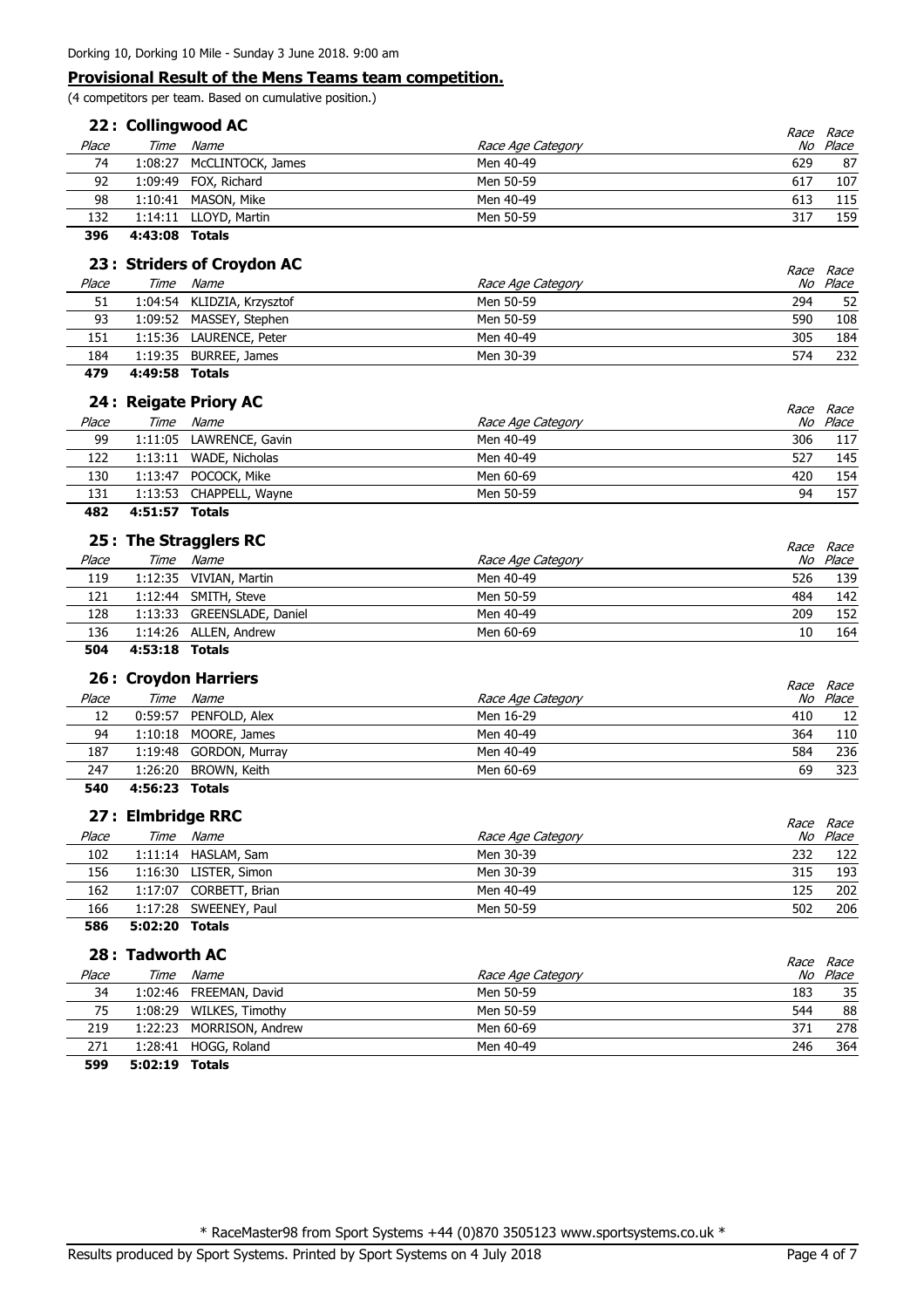(4 competitors per team. Based on cumulative position.)

|       | 29 : The Stragglers RC |                           |                   | <i>Race</i> | Race  |
|-------|------------------------|---------------------------|-------------------|-------------|-------|
| Place | Time                   | Name                      | Race Age Category | No          | Place |
| 142   |                        | 1:15:01 GREENWOOD, Robert | Men 40-49         | 211         | 172   |
| 143   |                        | 1:15:03 PRITCHARD, Gareth | Men 40-49         | 595         | 173   |
| 159   |                        | 1:16:41 YU, David         | Men 30-39         | 566         | 197   |
| 176   |                        | 1:18:29 LILL, Daniel      | Men 40-49         | 312         | 222   |
| 620   | 5:05:14 Totals         |                           |                   |             |       |

|       | 30: Sutton Runners |                           |                   |                              |  |
|-------|--------------------|---------------------------|-------------------|------------------------------|--|
| Place | Time               | Name                      | Race Age Category | <i>Race Race</i><br>No Place |  |
| 140   |                    | 1:14:56 MILLER, Graham    | Men 50-59<br>356  | 170                          |  |
| 165   |                    | 1:17:26 McINTYRE, Tim     | Men 50-59<br>625  | 205                          |  |
| 167   |                    | 1:17:29 BATES, David      | 40<br>Men 40-49   | 207                          |  |
| 169   |                    | 1:17:36 ADEYEMO, Olatunde | Men 60-69         | 209                          |  |
|       |                    |                           |                   |                              |  |

# **641 5:07:28 Totals**

|       |      | 31 : Reigate Priory AC      |                   | <i>Race Race</i> |
|-------|------|-----------------------------|-------------------|------------------|
| Place | Time | Name                        | Race Age Category | No Place         |
| 133   |      | 1:14:14 EMSON-JUKES, Daniel | Men 30-39<br>171  | 160              |
| 164   |      | $1:17:22$ DHANDA, Jas       | Men 40-49<br>150  | 204              |
| 192   |      | 1:19:59 KLOES, Colin        | Men 30-39<br>295  | 242              |
| 206   |      | 1:21:05 BAMFORD, Andrew     | Men 50-59<br>31   | 259              |
|       |      |                             |                   |                  |

### **695 5:12:40 Totals**

|       |      | 32: Epsom Oddballs RC     |                   |     | <i>Race Race</i> |
|-------|------|---------------------------|-------------------|-----|------------------|
| Place | Time | <i>Name</i>               | Race Age Category | No  | Place            |
| 153   |      | 1:15:54 HINDLEY, David    | Men 50-59         | 244 | 187              |
| 155   |      | 1:16:23 ABRAHAMS, Tristan | Men 30-39         |     | 192              |
| 182   |      | 1:19:20 LEOW, Jermaine    | Men 30-39         | 309 | 230              |
| 214   |      | 1:21:29 BARRETT, Mike     | Men 60-69         | 36  | 269              |

**704 5:13:06 Totals**

|       |       | 33: Thames Hare & Hounds |                   |     | <i>Race Race</i> |
|-------|-------|--------------------------|-------------------|-----|------------------|
| Place | Time  | <i>Name</i>              | Race Age Category |     | No Place         |
| 6     |       | 0:57:14 CHEETHAM, Paul   | Men 40-49         | 96  | -6               |
| 148   |       | 1:15:22 SELWOOD, Darren  | Men 40-49         | 474 | 180              |
| 264   |       | 1:28:04 FOSTER, Jim      | Men 60-69         | 181 | 354              |
| 288   |       | 1:30:31 KEELER, Paul     | Men 60-69         | 283 | 389              |
| ---   | _ _ _ |                          |                   |     |                  |

**706 5:11:12 Totals**

### **34 : Ranelagh Harriers** and the set of the set of the set of the set of the set of the set of the set of the set of the set of the set of the set of the set of the set of the set of the set of the set of the set of the se

|       |      | 34 : Raneiagn Harriers  | Race              | Race     |
|-------|------|-------------------------|-------------------|----------|
| Place | Time | Name                    | Race Age Category | No Place |
| 116   |      | 1:12:23 HEDGER, Simon   | Men 50-59<br>235  | 136      |
| 181   |      | 1:19:08 LOGUE, Stephen  | 319<br>Men 60-69  | 229      |
| 204   |      | 1:21:01 ROBERTS, Philip | 447<br>Men 50-59  | 257      |
| 227   |      | 1:23:09 CURTIS, Robert  | 136<br>Men 40-49  | 288      |
|       |      |                         |                   |          |

**728 5:15:42 Totals**

### **35 : Sutton Runners**  $\alpha$

|       |                | 35 : Sutton Runners     |                   |     | <i>Race Race</i> |
|-------|----------------|-------------------------|-------------------|-----|------------------|
| Place | Time           | <i>Name</i>             | Race Age Category |     | No Place         |
| 196   |                | 1:20:18 COMENS, Daniel  | Men 40-49         | 119 | 247              |
| 203   |                | 1:21:01 THORNE, Russell | Men 40-49         | 510 | 256              |
| 213   |                | 1:21:27 SPIES, Andries  | Men 40-49         | 485 | 268              |
| 216   | 1:22:00        | SHRESTHA, Sujan         | Men 40-49         | 479 | 273              |
| 828   | 5:24:47 Totals |                         |                   |     |                  |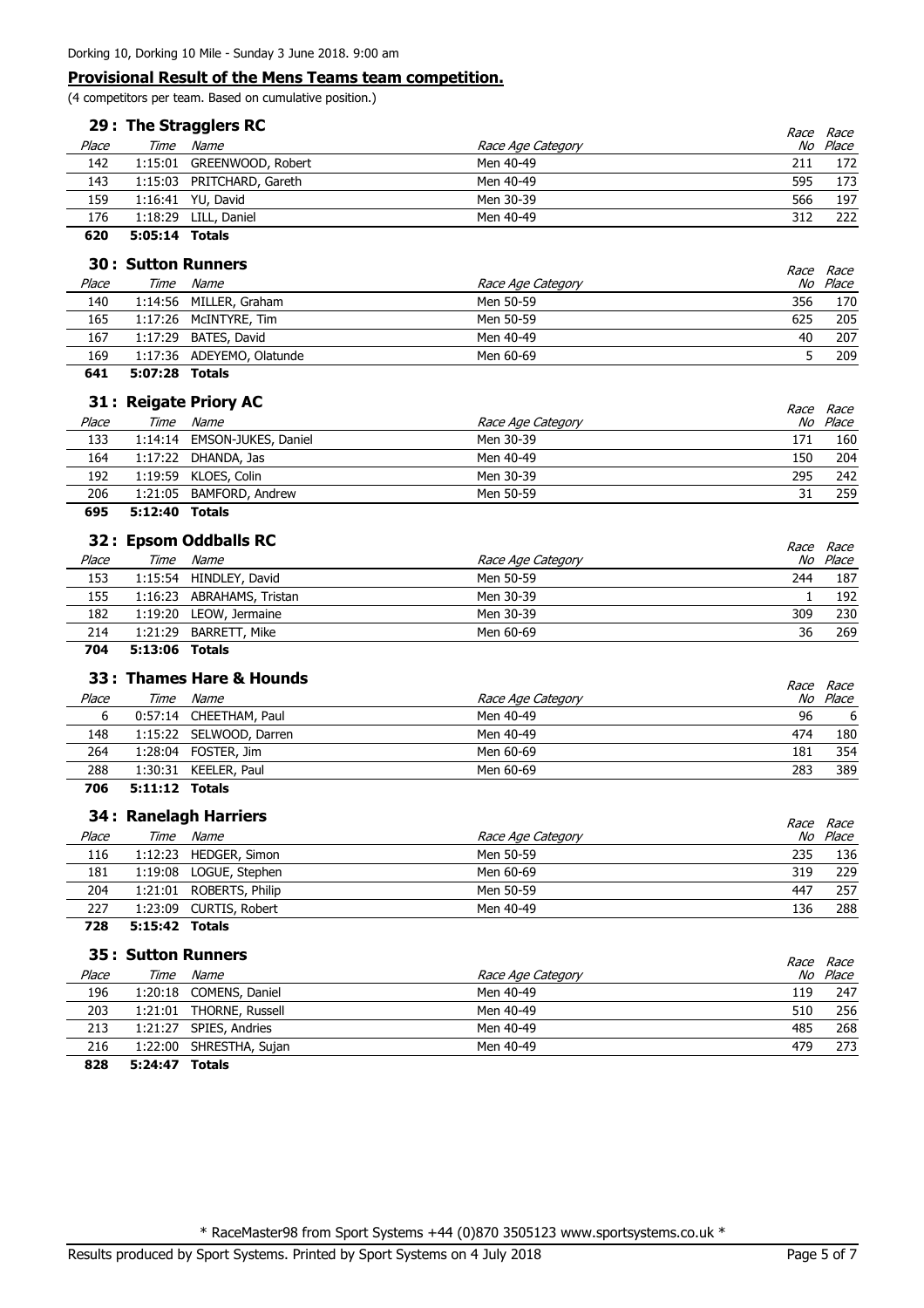(4 competitors per team. Based on cumulative position.)

| 36: Wimbledon Windmilers |      |                         |                   |     | <i>Race Race</i> |
|--------------------------|------|-------------------------|-------------------|-----|------------------|
| Place                    | Time | Name                    | Race Age Category | No  | Place            |
| 178                      |      | 1:18:58 JIMACK, Martin  | Men 50-59         | 272 | 226              |
| 198                      |      | 1:20:33 BANFI, Michael  | Men 60-69         | 34  | 250              |
| 222                      |      | 1:22:32 CHEETHAM, Simon | Men 60-69         | 97  | 281              |
| 254                      |      | 1:27:01 CHESSELL, Bruce | Men 50-59         | 99  | 334              |
|                          |      |                         |                   |     |                  |

**852 5:29:05 Totals**

# **37 : Horley Harriers Running Club** and the set of the set of the set of the set of the set of the set of the set of the set of the set of the set of the set of the set of the set of the set of the set of the set of the se

|       | 37: Horley Harriers Running Club |                        |                   |     | <i>Race Race</i> |
|-------|----------------------------------|------------------------|-------------------|-----|------------------|
| Place | Time                             | Name                   | Race Age Category |     | No Place         |
| 150   |                                  | 1:15:31 LEE, Matthew   | Men 30-39         | 588 | 183              |
| 186   |                                  | 1:19:45 HOWELL, Martin | Men 40-49         | 253 | 235              |
| 278   | 1:29:31                          | BOXALL, Richard        | Men 50-59         | 628 | 375              |
| 296   |                                  | 1:33:03 ANDREWS, Gary  | Men 50-59         | 18  | 415              |
|       |                                  |                        |                   |     |                  |

### **910 5:37:50 Totals**

|       |         | 38 : The Stragglers RC    |                   |     | <i>Race Race</i> |
|-------|---------|---------------------------|-------------------|-----|------------------|
| Place | Time    | Name                      | Race Age Category |     | No Place         |
| 201   |         | 1:20:44 PATIENT, Richard  | Men 40-49         | 403 | 253              |
| 217   | 1:22:08 | TAUWHARE, Philip          | Men 50-59         | 506 | 275              |
| 257   |         | 1:27:08 CROSBIE, Duncan   | Men 50-59         | 131 | 339              |
| 258   |         | 1:27:08 PENPRAZE, Stephen | Men 40-49         | 412 | 340              |
| 933   | 5:37:08 | Totals                    |                   |     |                  |

|       |      | 39 : Collingwood AC        |                   | <i>Race Race</i> |
|-------|------|----------------------------|-------------------|------------------|
| Place | Time | Name                       | Race Age Category | No Place         |
| 152   |      | 1:15:51 SMITH, Glen        | Men 30-39<br>483  | 186              |
| 202   |      | 1:20:45 SHARROCK, Jonathan | Men 40-49<br>475  | 254              |
| 280   |      | 1:29:38 NYMAN, Robert      | 390<br>Men 50-59  | 378              |
| 300   |      | 1:33:39 SCHENDEL, Andy     | 469<br>Men 40-49  | 424              |
| ---   |      |                            |                   |                  |

# **934 5:39:54 Totals**

|       |      | 40 : Epsom Oddballs RC |                   | <i>Race Race</i> |
|-------|------|------------------------|-------------------|------------------|
| Place | Time | Name                   | Race Age Category | No Place         |
| 218   |      | 1:22:14 GODDARD, Lee   | Men 50-59<br>202  | 276              |
| 256   |      | 1:27:07 DRY, Peter     | Men 60-69<br>579  | 337              |
| 281   |      | 1:29:39 BROOKER, John  | Men $70+$<br>65   | 379              |
| 287   |      | 1:30:13 CHILD, Michael | Men 60-69<br>102  | 388              |
| ----- |      |                        |                   |                  |

**1042 5:49:13 Totals**

### **41 : Dorking & Mole Valley AC** extends the set of the set of the set of the set of the set of the set of the set of the set of the set of the set of the set of the set of the set of the set of the set of the set of the se

|       |                | 41: Dorking & Mole Valley AC |                   |     | <i>Race Race</i> |
|-------|----------------|------------------------------|-------------------|-----|------------------|
| Place |                | Time Name                    | Race Age Category |     | No Place         |
| 163   |                | 1:17:18 PHILLIPS, Rob        | Men 40-49         | 631 | 203              |
| 279   |                | 1:29:35 SUTHERLAND, Mark     | Men 60-69         | 500 | 377              |
| 301   |                | 1:33:44 AIKMAN, Stuart       | Men 50-59         | 569 | 426              |
| 303   |                | 1:34:29 LLOYD, Gary          | Men $70+$         | 316 | 430              |
| 1046  | 5:55:07 Totals |                              |                   |     |                  |

|       |                | 42 : London City AC          |                   |     | Race Race |
|-------|----------------|------------------------------|-------------------|-----|-----------|
| Place | Time           | Name                         | Race Age Category |     | No Place  |
| 241   |                | 1:25:22 FIRTH, Andrew        | Men 30-39         | 177 | 314       |
| 259   |                | 1:27:30 MOOIMAN, Edwin       | Men 50-59         | 362 | 345       |
| 272   |                | 1:28:55 NARAYANASSAMY, Kevin | Men 30-39         | 378 | 366       |
| 283   |                | 1:29:54 ADRIAANS, Morne      | Men 30-39         | 568 | 384       |
| 1055  | 5:51:41 Totals |                              |                   |     |           |